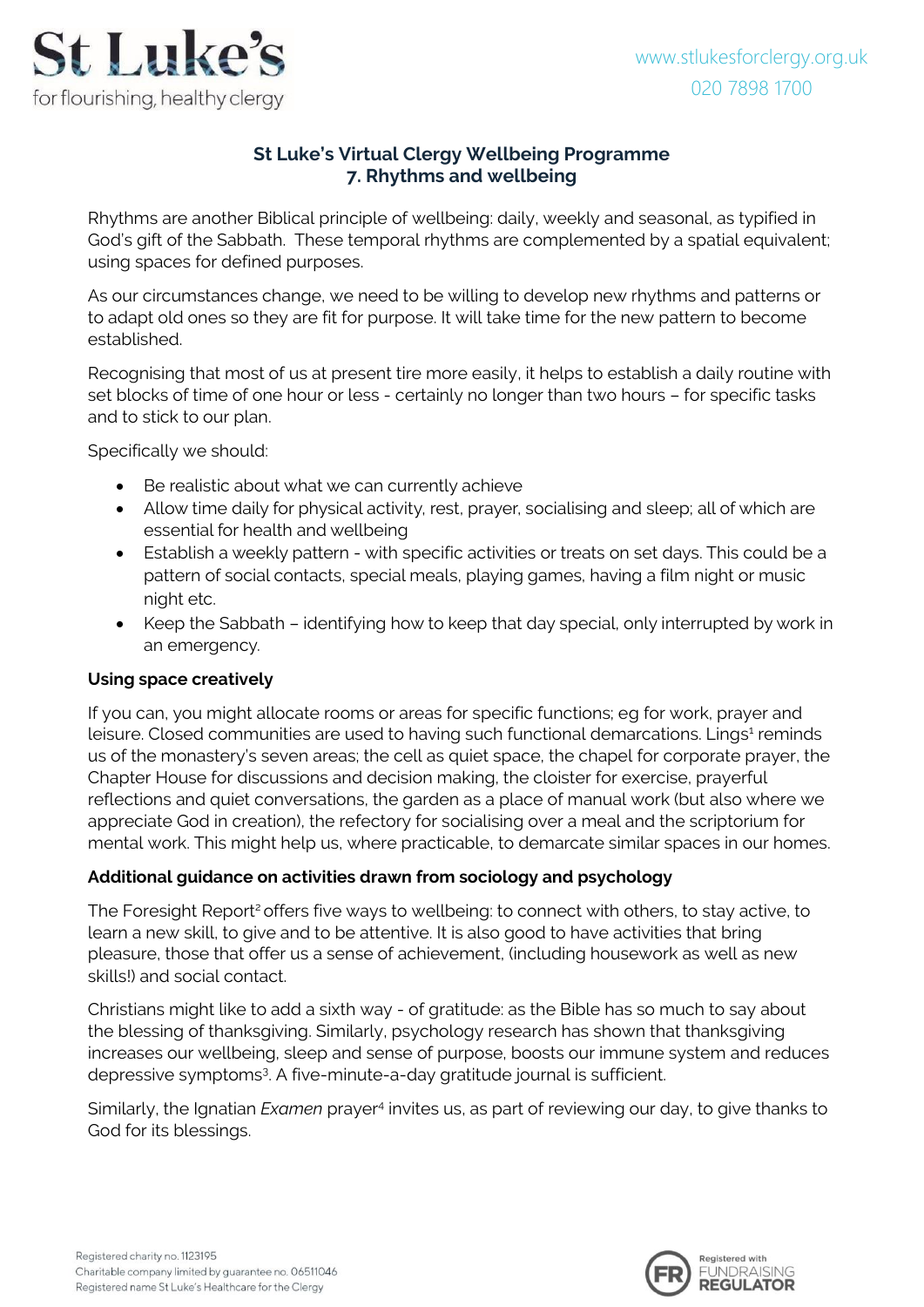

## **Making it happen**

It is helpful to consider which aspects we are managing well and where we are falling short. That is, to ask:

*Where am I doing well, and how might that be enhanced? What is the most important change I need to make to be better rooted, relationally secure and attentive to my rhythms?*

It helps to set out a daily plan the night before - or first thing in the morning - and to make sure you stick to the plan. It is easy to move off one activity before it is complete, either in response to new demands or through inner restlessness. To do so limits our focus and achievement. If tempted, first ask yourself if it is the wisest course of action. Sometimes we will need to be flexible in response to a demand both urgent and important, but often we can use interruptions as an excuse or displacement - when we would be better served by maintaining concentration and completing the key task.

It is good to review each day, perhaps using the *Examen*. In relation to my wellbeing, I ask God to help me review the day.

*I give thanks and consider where I have remained close to God and where I have not. What areas do I need to address? Then I ask God to give me the grace to enable me to do so tomorrow.* 

### **Nurturing wellbeing**

Our wellbeing has a positive impact on that of others. So by caring for our own wellbeing, we offer a positive role model.

*How else can I help others develop and embed their own positive wellbeing practices? Can I share and discuss my own examples of good practice with others in conversations and virtual groups?*

*As I reach out beyond family, friendship and congregational networks, how can I share the Christian practice of wellbeing more widely? And how can I prayerfully encourage those in authority with theirs?* 

#### **Conclusion**

The current restrictions to 'normal' life mean we are pioneering a 'new normal' with very different associated benefits and challenges. However, the underlying call to wellbeing still rests in our primary relationships with God, others and ourselves. Whilst God will always be our priority, it is vital that we don't neglect ourselves in the equation. All of our relationships suffer when we don't care for ourselves*.*

- 1. George Lings 2015. Seven Sacred Spaces: Expressing Community Life in Christ (originally Encounters on the Edge no. 43) published by the Church Army and available from [ask@churcharmy.org](mailto:ask@churcharmy.org)
- 2. Full Foresight Report available on <https://www.gov.uk/government/collections/mental-capital-and-wellbeing> Brief slideshow from the Foresight Report - five ways to wellbeing - available on [https://issuu.com/neweconomicsfoundation/docs/five\\_ways\\_to\\_well-](https://issuu.com/neweconomicsfoundation/docs/five_ways_to_well-being?viewMode=presentation)